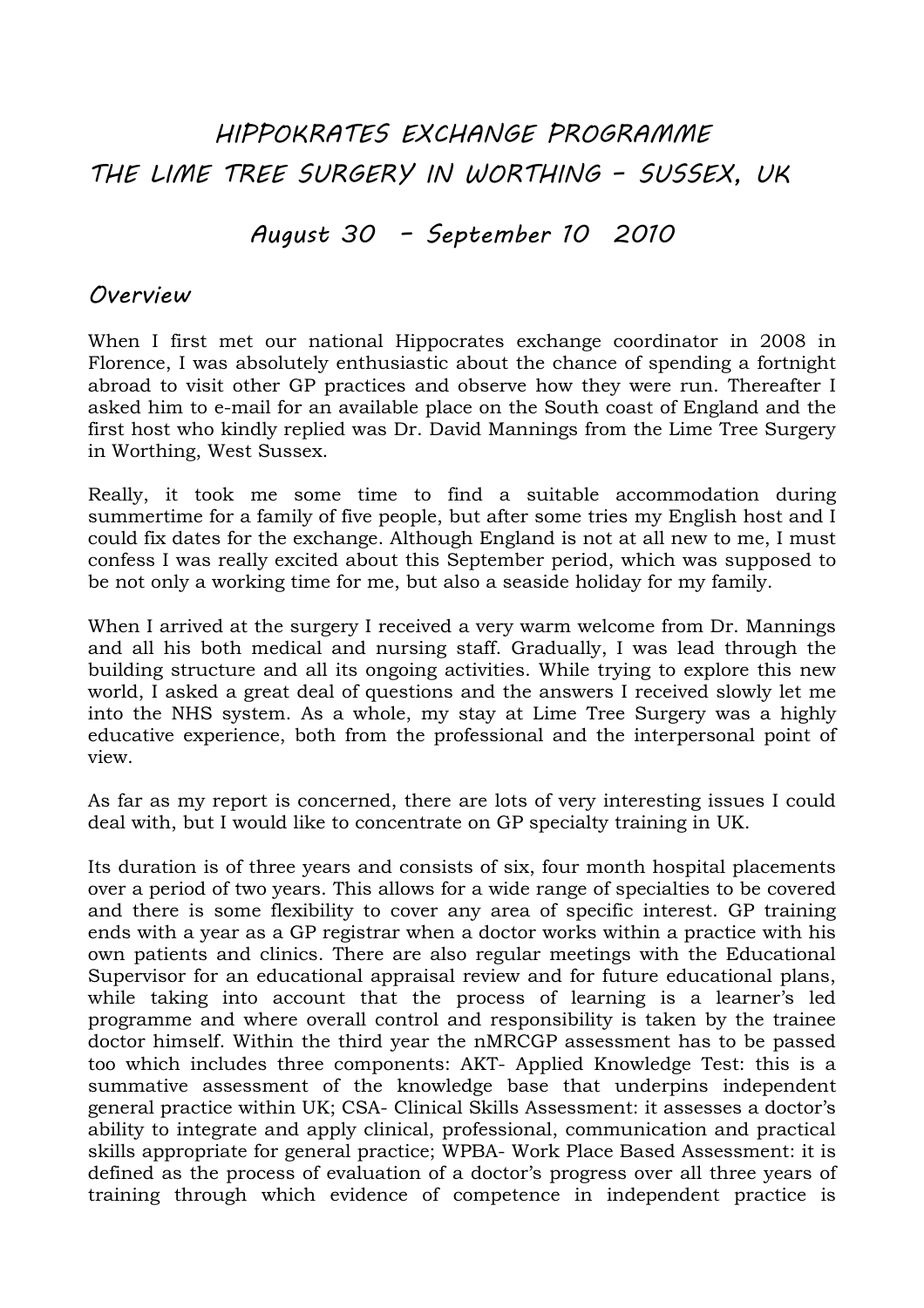gathered in a structured and systematic framework. Satisfactory completion of this new assessment process will lead to a Certificate of Completion of Training (CCT) and with this award, the name of the doctor can be placed on the GP Register.

Finally, the doctor can practise as a General Practitioner. He will also be eligible to join the RCGP as a Member, and if he has previously been an Associate in Training, the membership category will be upgraded automatically. As a Member, the doctor is able to use the letters MRCGP after his name for as long as he remains a member of the College.

As for a concise comparison with our Italian GP training, I would only underline a single point that makes a great difference with the English learner's log: we do not submit a real WPBA during our one-year training in a GP surgery because we do not work on our own with patients and therefore cannot have a supervised case based discussion.

To sum up, I would definitely recommend this exchange to other GP trainees, although I must confess it is not a holiday time to be at leisure, but a worthwhile period to compare and to learn. Basically, I think that travelling abroad and observe different ways of doing things while broadening one's own horizons plays an essential part in a junior doctor's career towards General Practice.

Here is a concise grid to show GP career from medical degree to MRCGP.

| Graduate from medical school                                                                                                                                                                 |  |  |  |  |  |
|----------------------------------------------------------------------------------------------------------------------------------------------------------------------------------------------|--|--|--|--|--|
| F1 first year of foundation training in<br>NHS hospital                                                                                                                                      |  |  |  |  |  |
| F2 during second year of foundation<br>training apply to MTAS for a place to<br>train as a GP. If successful, apply to<br>Deanery for training arrangements.<br>Apply to RCGP to start MRCGP |  |  |  |  |  |
| <b>Specialty Training (various routes)</b>                                                                                                                                                   |  |  |  |  |  |
| Minimum of 3 years. Must be<br>completed in 7.                                                                                                                                               |  |  |  |  |  |
| Minimum of 12 months (18 in<br>Scotland) full time employment, or                                                                                                                            |  |  |  |  |  |

Scotland) full time employment, or equivalent, as a specialty trainee, under supervision of a GP trainer.

Minimum of 12 months full time employment, or equivalent, in hospital training posts approved for GP training.

Have current CPR and AED certificates and pass AKT, CSA and

| $GP3$ m<br>$H_0$ 3 m<br>Ho3m<br>$GP3$ m      | Hospital<br>12 mth            | Gen Pr<br>6 mth<br>Hospital<br>6 mth        | Inte-<br>grated<br>post<br>12 mth    | Hospital<br>12 mth                   | Specialty<br>Training      |
|----------------------------------------------|-------------------------------|---------------------------------------------|--------------------------------------|--------------------------------------|----------------------------|
| Integrtd<br>6 mth<br><b>Gen Prc</b><br>6 mth | Gen<br>Pract<br>12 mth        | <b>Hospital</b><br>6 mth<br>Gen Pr<br>6 mth | Integrtd<br>6 mth<br>Gen Pr<br>6 mth | Integrtd<br>6 mth<br>Gen Pr<br>6 mth | Specialty<br>Training<br>2 |
| Gen<br>Pract<br>$12 \text{ mth}$             | <b>Gen</b><br>Pract<br>12 mth | <b>Gen</b><br>Pract<br>$12 \text{ mth}$     | <b>Gen</b><br>Pract<br>12 mth        | Gen<br>Pract<br>$12 \text{ mth}$     | Specialty<br>Training<br>3 |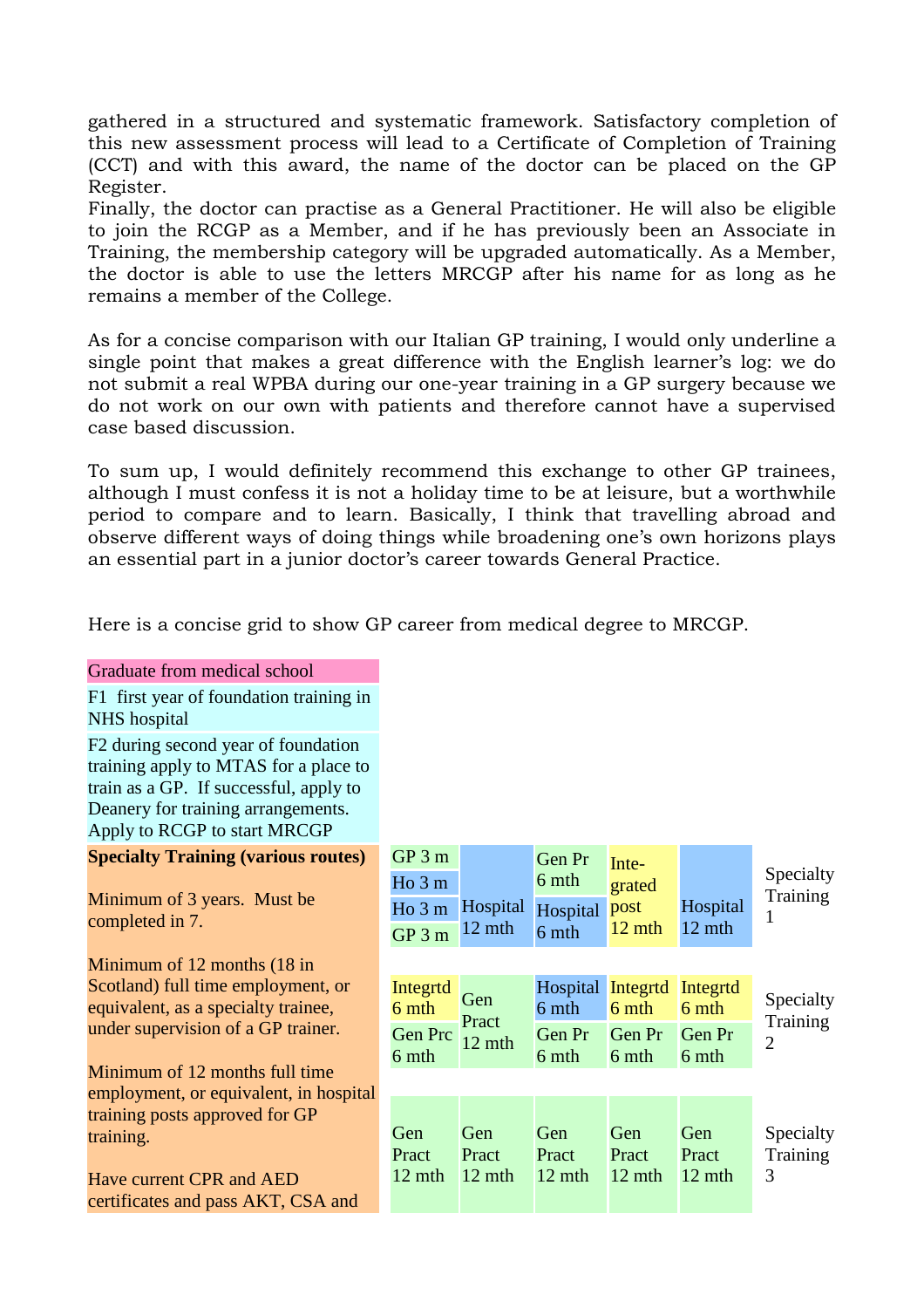#### final review of WPBA.

Apply to GMC for Certificate of Completion of Training and entry onto GMC GP Register and be entitled to work as an independent GP and be eligible to be Member of the Royal College of General Practitioners

### Reflections

While following Hippocrates Coordinator advice to add some reflections on my experience, I have to consider my learner's log first and then think about my actual outcomes carefully. Really, I bear so many ideas in mind that it can be difficult to write an integrated essay as I looked more like a journalist than a doctor, when I wandered all over the place to discover and to learn.



Before leaving Italy, I had some expectations as to patients and doctors, but they ended to be irrelevant, because both doctors and nurses have to face the same medical conditions. Generally speaking, health professionals are competent and well trained to face any unselected medical situations, but I must also underline their ability to deal with all psychological aspects of personalities with deep insight, in order to distinguish signs and symptoms of patients. As a matter of fact, in General Practice a great and unavoidable job must be done with many patients with psychological problems.

Basically, the enormous difference I found is within work organisation and the keystone of this healthcare model is team working.

First of all, let me consider that General Practice assistance does not always demand medical involvement, but also nursing or administrative issues that can be taken on by specific professionals. For example, at Lime Tree Surgery repeat prescriptions can be made either via telephone or re-order paper form or even via e-mail; after that a paper bag with the requested drugs can be collected after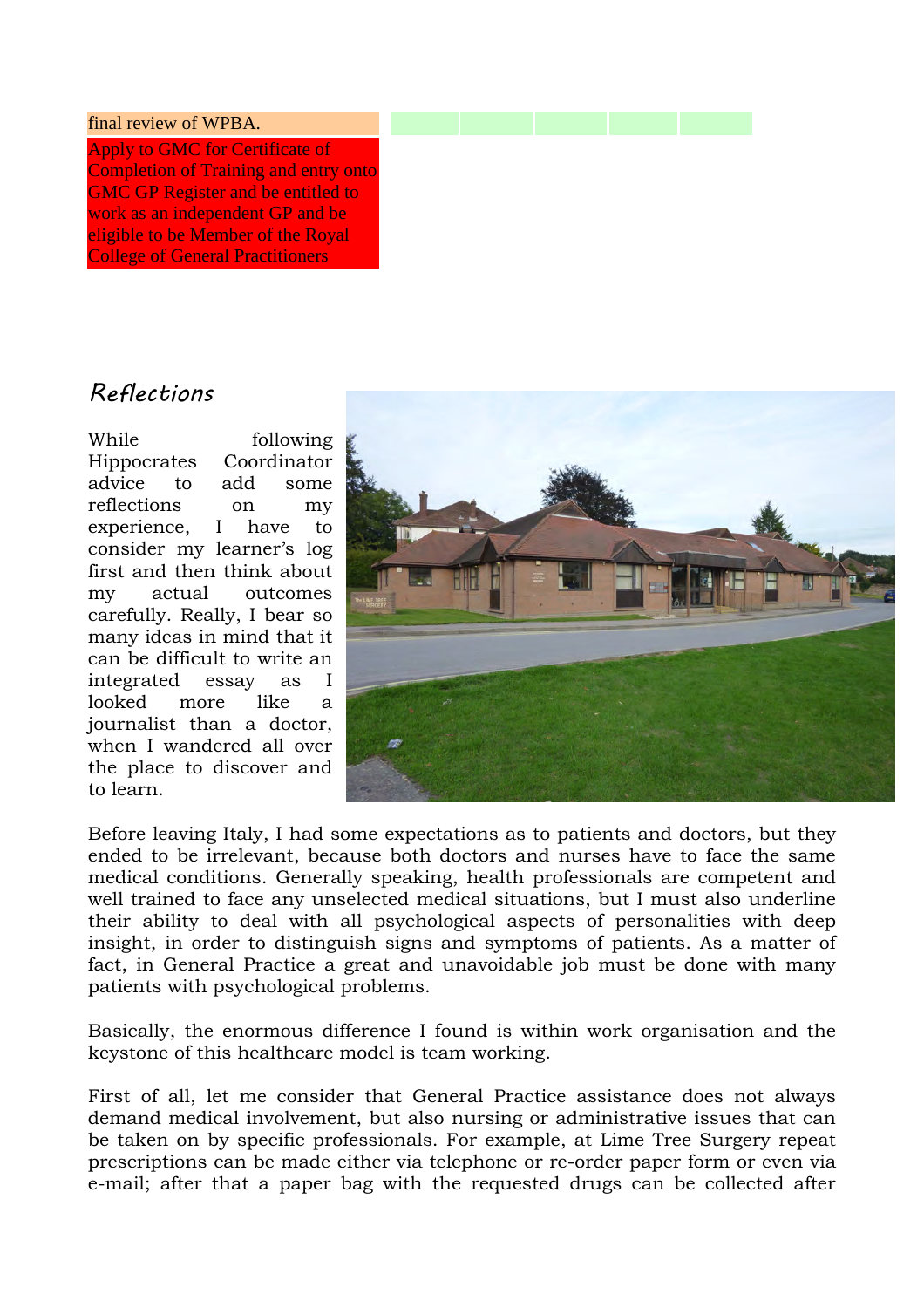three working days in the in-house Pharmacy. To this purpose secretaries and a patient services manager are well trained and equipped.

Secondly, let me discuss about patient accessibility to doctors. Both in Italy and in England, medical needs are increasing due to population aging, so that every patient would like to talk to or see a doctor within a few hours; on the other hand medical graduates are numerically less now than in past years, so that the workload is rapidly increasing. To this problem many solutions can be found, while bearing in mind that a surgery session cannot be interrupted every ten minutes by a patient phone call. At Lime Tree a new appointment system has been recently introduced to increase the number of services, whose aim is facilitating improved access for all patients, promoting continuity of care for ongoing problems and offering a same-day-appointment when requested. Every phone call is answered by an information desk receptionist, who will give general advice over the phone, book an appointment with the usual doctor or arrange a home visit. Thus GPs spend a specific length on the telephone every day to answer patients' questions and in case of need, they will give a same-dayappointment. Definitely, there is no queuing or direct access to the doctor's door for supposed urgent problems.

Third, moving to medical staff organisation, an extremely important aspect of healthcare assistance is the list of patients: in this respect Italian General Practice is at crossroads. Adopting a single GP patient list model implies a much heavier workload and this isolated job cannot lead to team working or assistance sharing. To be honest, collaboration is crucial nowadays, to stand up to increasing medical requests, and there is no need to work with a list of patients who only refer to and trust a single (father) GP. The usual objection is that a GPpatient relationship cannot be safeguarded otherwise.

A well-tried method is the patient registration within the practice and the doctors' working model as a non-limited partnership. At Lime Tree Surgery there is a group of ten General Practitioners, seven of which form the fixed team and share the Practice income, whereas the other three ones work as associates and are salaried by the GP practice manager. They overall share the workload: on one side there is the booked group of patients that are visited every day according to the appointment list without interruption, on the other side the urgent problems are taken on by a book-on-the-day-surgery-team of three doctors and one nurse practitioner per session. In this way an extra amount of 60-70 patients with urgent problems are visited every day. It is not to be forgotten that children and babies belong to the workload of GPs too.

Moreover, in General Practice an important role is now played by nurses as practice nurses and nurse practitioners. They are registered with the Royal College of Nurses at different levels: they study to gain different professional qualifications and work in different medical settings, so that they are provided with many auxiliary both nursing and medical competences up to the highest grade of independent nurse prescribing. This type of diploma is a high grade of nurse qualification that helps GPs greatly at a much lower cost. Within this new nursing educational framework a number of other caregiver roles is possible and this results in a lot of competences of health professionals at different levels.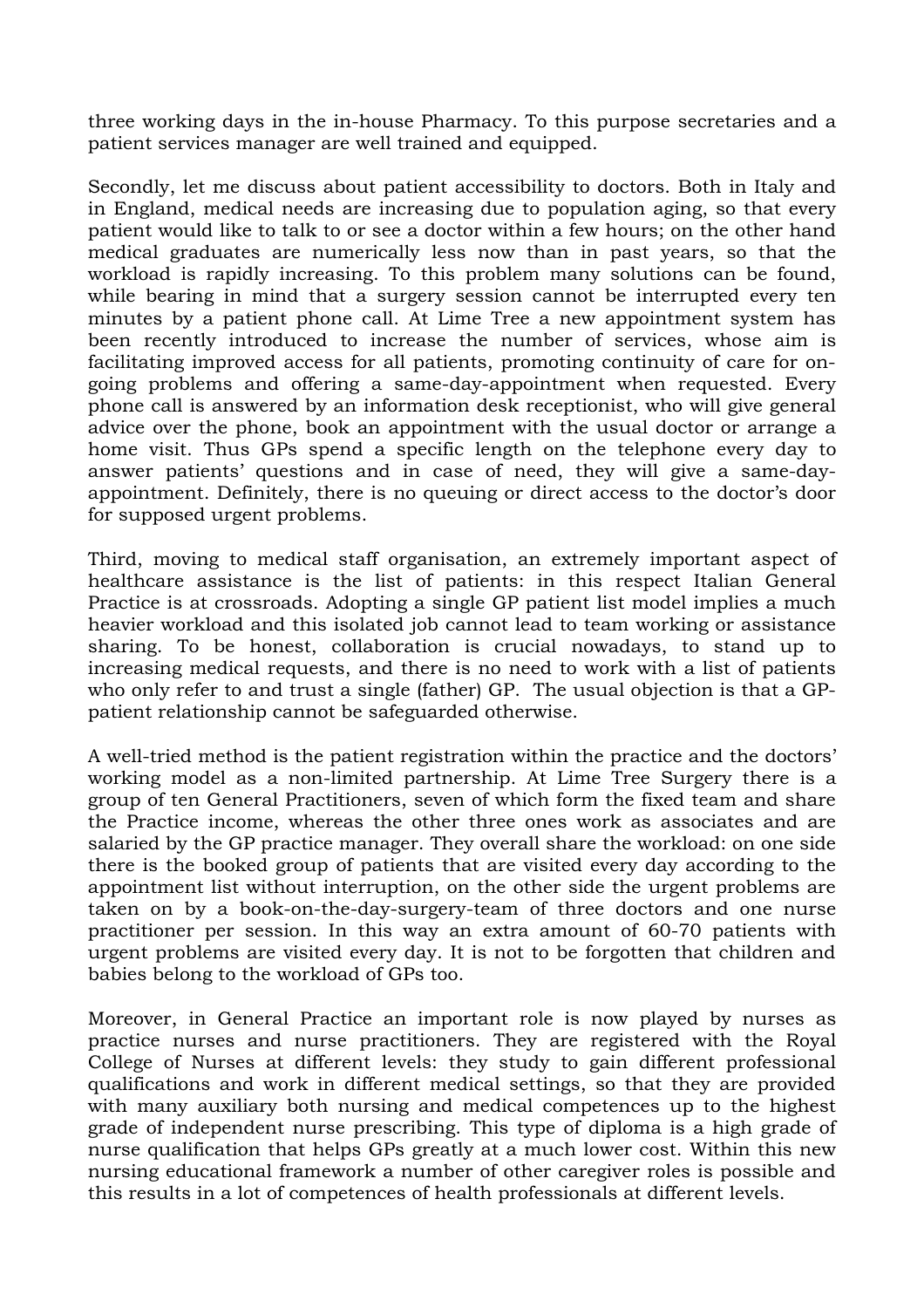For example, health care assistants belong to the lowest grades of nursing careers and work under indirect supervision of the practice nurse team leader, while undertaking many tasks and duties. They work collaboratively with the general practice team to meet the needs of patients, following policy and procedures of infection control, while providing supervision to more junior staff too. Clinical and assistance skills include duties like measuring and recording physiological measurements in routine presentations: for example they register blood pressure, pulse rate and rhythm, temperature, height and weight - body mass index, visual acuity, phlebotomy, ECG. Apart from this basic competences of HCAs, qualified nurses can work as practice nurses, district nurses and nurse practitioners. The competences are numerous and cannot be briefly summarised: they include the delivery of basic practice nursing services to the independent nurse prescribing level .

What I would strongly underline is the role of practice nurses in cooperative work with GPs as far as assistance and nursing competences is concerned, such as leg ulcer dressings or ear irrigations; on the side of nurse practitioners, the sharing of the same responsibility is essential to work collaboration with GPs for surgery visiting and prescribing. Committing some duties to different nursing health professionals reinforces and improves medical assistance, because many more requests can be met and patients with chronic diseases can be frequently and regularly reviewed. To make some examples I would like to list pathologic conditions like diabetes, hypertension, COPD and asthma for which there is a dedicated nurse at Lime Tree Surgery that has her own specific workload. To tell the truth, this kind of work organisation is strictly related to the Surgery income too, as a bigger sum of money is given by the State if the specific QOFs for each pathologic condition are met and thus the principles of equality and integration of care are well kept within General Practice.

As a consequence of nurse collaboration, GPs can dedicate their time to patient consultations without interruption and without endless queues for minor questions. It deals only with better work organisation, as older patients with chronic diseases are rapidly increasing. While bearing this situation in mind, I must also point out that clinical aspects of chronic diseases reveal their major importance as far as management is concerned, that is to say that hospital referrals are involved to a far lesser degree.

Finally, a short word about care for the elderly. Since the Worthing area population is old, many services are well developed and equipped, ranging from the basic needs of having a shower and doing daily shopping to the highest grade of assistance for the bed bound. Social services for routine activities of daily life are provided by private companies, whereas home nursing assistance is organised by the PCT by district nurses. Home urgent visits are organised within the surgery and can be carried out either by GPs or even paramedic nurses. In the Worthing area there is also a country hospital for the admission of outpatients with particular needs or for a rehabilitation short stay after hospital discharge.